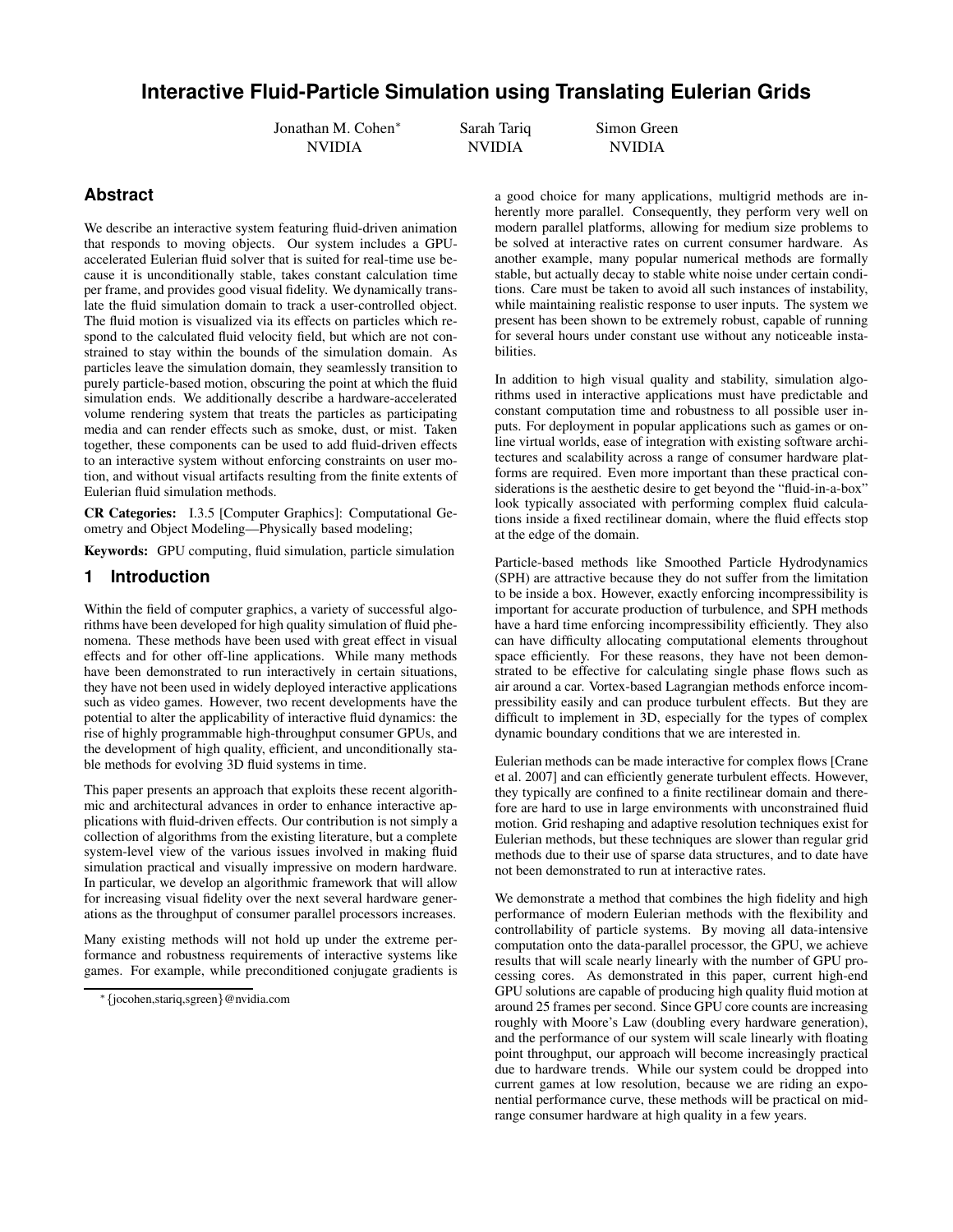The major contributions of this paper are:

- a collection of techniques for decoupling grid-based fluid calculations from a grid-free particle simulation,
- a highly robust Eulerian fluid simulation algorithm designed to run efficiently on parallel GPU architectures, and
- an optimized particle engine suitable for parallel architectures.

We begin with a review of related work before explaining the algorithms used in our system and their implementations.

### **2 Related Work**

Since Stam's Stable Fluids paper [Stam 1999], there have been several real-time applications for 3D fluid solvers, including follow-up work by Stam himself [Stam 2003]. Real-time simulation techniques based on a variety of other methods have been developed, including particle-based hydrodynamics [Muller et al. 2003], Lattice Boltzman models [Zhao et al. 2007], wave particles [Yuksel et al. 2007], model reduction [Wicke et al. 2009], and pseudocompressible schemes [West 2007].

We make the simplifying assumption that the fluid velocity field can be split into near-field region which requires simulation, and a far-field region which can be handled via boundary conditions. Separations of this type are used in a number of scientific applications, for example to track local atmospheric features such as hurricanes or tornadoes [Klemp and Wilhelmson 1978].

A number of authors have described GPU implementations of incompressible inviscid Navier-Stokes or other fluid models At first, implementing a numerical algorithm on a GPU required mapping different stages of the algorithm to graphics operations, and using a graphics API as the programming model [Goodnight et al. 2003; Bolz et al. 2003; Crane et al. 2007]. The fire simulation method presented in [Horvath and Geiger 2009] achieves impressive performance and quality by using an OpenGL-based fluid solver. However, it is designed to work from only a single camera view and therefore would not be appropriate for most interactive 3D applications.

More recent APIs such as NVIDIA's CUDA allow for direct control over the GPU hardware. This had led to a large number of GPUbased fluid dynamics implementations, primarily in the engineering and scientific computing fields [Phillips et al. 2009]. This body of literature is growing rapidly, and we only cite one representative article.

We use particles to visualize our fluid simulations. Particle systems have been implemented on GPUs for interactive applications [Drone 2007; Kipfer et al. 2004] There are hundreds of implementations of particle systems for interactive applications and cinematic visual effects systems, but most implementation details are unpublished.

Volume rendering is often paired with fluid simulation as a means to visualize fluid motion or visualize scalar field quantities because it aids in understanding complex 3D motion. Stam implemented a simple scattering model for real-time visualization and used ray casting to calculate self-shadowing [Stam 1999]. This work was expanded into a more realistic model [Fedkiw et al. 2001]. Deep shadow maps [Lokovic and Veach 2000] are often used to precompute attenuation along light rays for volume rendering. While we traverse the volumetric elements in an order that allows for only a single slice of the shadow map to be stored at a time, several authors have demonstrated how to map similar algorithms to graphics hardware by calculating and storing the entire shadow map [Kim and Neumann 2001; Hadwiger et al. 2006].

# **3 System Overview**

The user freely moves an object, in our case a vehicle, through a virtual world. Our goal is to create the visual illusion that the car is moving through an infinite fluid, and to simulate the effects arising from the car's displacement of air. Rather than fill the entire world with an enormous simulation grid, we only perform a simulation in a small region around the object of interest. Other dynamic objects that are not under direct user control, such as dust particles or debris, are influenced by the simulated fluid when they are near the object of interest, and are animated via simpler methods when farther away. Figure 1 shows screen captures from our interactive car simulator, with the extent of the fluid simulation domain visualized in panels (a) and (b). As can be seen in panel (c) and on the accompanying video, visible artifacts due to the finite extents of the simulation domain are minimal and typically not distracting.

Figure 2 shows a schematic overview of our system. The system consists of three components: a GPU-optimized Eulerian incompressible inviscid Navier-Stokes solver, a GPU-optimized particle engine, and a hardware volume rendering system. The Navier-Stokes solver, described in Section 5, uses numerical methods that have guaranteed stability and constant per-frame computation time, but are accurate enough to capture visually important flow features. By exploiting Galilean invariance, we allow the fluid domain to translate so as to follow the moving car. The particle system, described in Section 6, is driven by the calculated fluid velocity field for particles inside the fluid domain, and follows other rules such as Newtonian dynamics for particles outside the fluid domain. Because the transition from inside to outside is seamless, the actual extents of the fluid domain are visually obscured. When the particles are used to simulate participating media such as dust or smoke, we render the particles via a volume rendering system, described in Section 7.

# **4 GPU Architecture**

Our solver is implemented using the CUDA 2.0 parallel programming platform from NVIDIA [NVIDIA Corporation 2008] and is designed to run on GT200-series NVIDIA GPUs [Lindholm et al. 2008]. The GT200 architecture consists of an array of 240 stream processors, divided into 30 multiprocessors with 8 cores each. GT200 is optimized for overall computational throughput rather than the latency experienced by any particular thread. Up to 30,720 threads may be in flight simultaneously, with the large amount of multithreading used to hide latency for accessing off-chip RAM. CUDA programs are called *kernels*, and are executed in Single-Program, Multiple-Data (SPMD) mode, with all threads running the same program simultaneously.

Most of the routines in our fluid solver are memory bandwidthlimited. Therefore our optimizations focus on organizing memory accesses to use available bandwidth as efficiently as possible. On GT200, threads are grouped into batches of 32 called *warps* that execute in lockstep SIMD fashion. A warp is made up of two halfwarps, threads 0-15 and threads 16-31. If threads in the same halfwarp read from the same 64-byte cache line in the same cycle, these reads are batched into a single vector load via a process known as *memory coalescing*. Consequently, uncoalesced loads and stores waste  $15/16^{ths}$  of off-chip bandwidth.

GT200 also has a small read-only cache called the *texture cache*, and a small managed cache called *shared memory*. With thousand of simultaneous active threads, data will only live in the cache for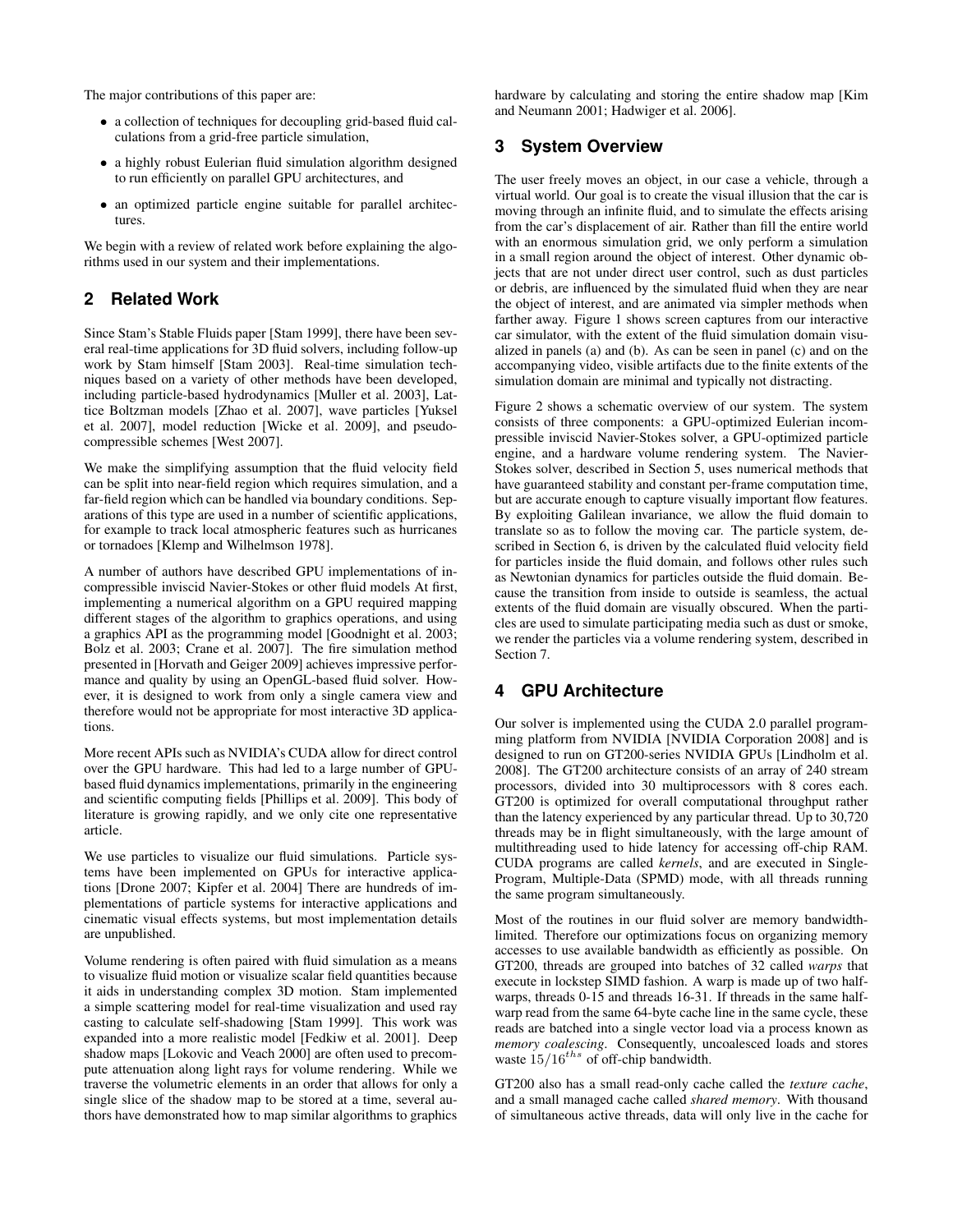

**Figure 1:** *Screen captures from our interactive car simulator. The red box indicates the extent of the Eulerian simulation grid (resolution is*  $128 \times 32 \times 132$ ).



**Figure 2:** *Schematic overview.*

a few cycles before being ejected. On a cache miss, reads via the texture cache are higher latency than uncached reads. Therefore it is only worthwhile to enable the texture cache if it can reduce offchip bandwidth by enough to offset this increased latency. Because on-chip caches are beneficial only if threads scheduled to the same processor access the same cache lines at roughly the same time, optimizing for coalescing and texture cache performance both require arranging work so that threads in the same warp will access sequential memory locations at the same time (coalescing alone) or at almost the same time (texture cache).

### **5 Incompressible Navier-Stokes Solver**

#### **5.1 Numerical Method**

The single-phase incompressible inviscid Navier-Stokes equations, suitable for approximating air moving at low speeds, are

$$
\frac{\partial \mathbf{u}}{\partial t} = -(\mathbf{u} \cdot \nabla)\mathbf{u} - \nabla p \tag{1}
$$

$$
\nabla \cdot \mathbf{u} = 0 \tag{2}
$$

where  $\mathbf{u} = (u, v, w)$  is the fluid velocity field and p is the fluid pressure field. An overview of our numerical method for solving these equations is given in Algorithm 1.

We solve Equations 1-2 over a regular staggered grid using the stable second-order MacCormack scheme proposed in [Selle et al. 2008] because it preserves detail well, is stable for any time step size, is trivially parallelizable, and is efficient on a GPU. That paper mentions two limiters for enforce unconditional stability. We found that the limiter of reverting to first-order in the case of overshoot



**Figure 3:** *The stable MacCormack method (right) produces visually superior results to first order semi-Lagrangian (left), even without restricting the time step based on a CFL condition.*

to be quite stable in practice, while the limiter of clamping extrema often leads to bounded but unstable oscillations. We take a single time step per interactive frame, regardless of the CFL time-step restriction. As demonstrated in [Selle et al. 2008], the MacCormack method is only guaranteed to be second-order accurate when the time step is restricted based on the CFL condition. Because we drop this restriction, our solver will not necessarily be second-order accurate in space. However, in practice the MacCormack method yields visually superior results to first-order semi-Lagrangian. Figure 3 shows images from an identical simulation computed with both advection schemes. Please see the video for an animated comparison.

We use a multigrid pressure solver, treating internal solid boundary conditions via the Iterated Orthogonal Projection (IOP) framework [Molemaker et al. 2008]. We believe multigrid is a superior method for interactive GPU implementation because it converges extremely quickly, with a convergence rate independent of grid size. Furthermore, the individual steps of multigrid are all inherently data parallel, resulting in an efficient mapping onto a GPU [Cohen and Molemaker 2009]. FFT-based solvers, while fast and parallel, are

**Algorithm 1** Fluid Simulation Algorithm

1:  $\mathbf{u}$  ← SelfAdvection (**u**) (using MacCormack scheme)

2: **for**  $i = 1$  to *iop* **do** 

3: Enforce solid boundary conditions on u

- 4: Apply impulses directly to u
- 5:  $p \leftarrow 0$

6: Solve  $\nabla^2 p = \nabla \cdot \mathbf{u}$  using multigrid method

7:  $\mathbf{u} \leftarrow \mathbf{u} - \nabla p$ 

8: **end for**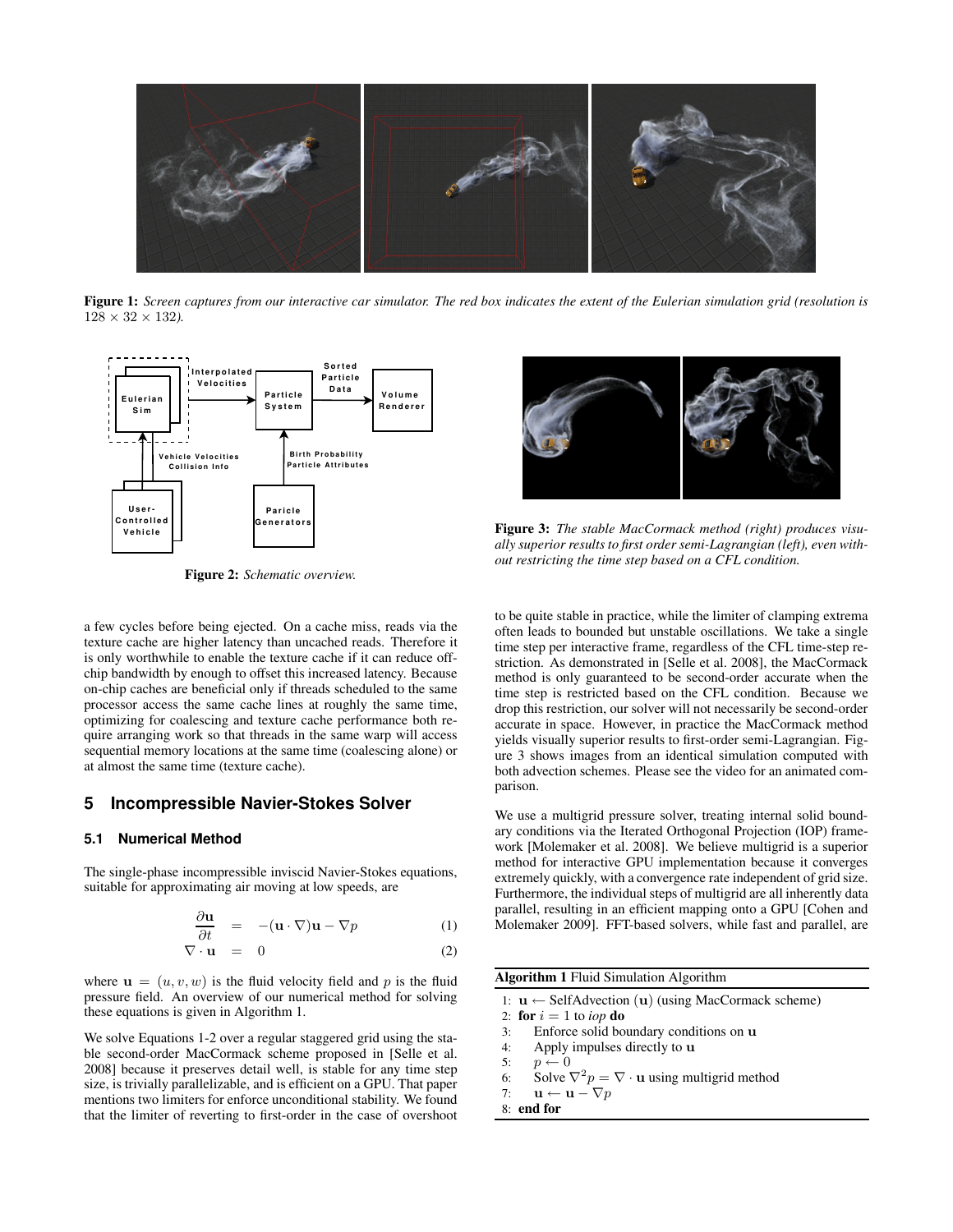only suitable for periodic boundary conditions. Long and Reinhard have demonstrated a fast pressure solver based on sine and cosine transforms that can enforce full-slip wall boundaries [Long and Reinhard 2009]. Such a solver may be suitable for use in our system, although we are not aware of GPU implementations of general sine and cosine transforms.

In IOP, the boundary conditions are enforced, then divergence-free projection is applied, and the process repeats until the boundary conditions are met to the desired level of accuracy. As shown in [Molemaker et al. 2008], this is guaranteed to converge to the correct solution, although the rate of convergence may be poor. IOP is a particularly attractive method for handling boundary conditions because it allows for arbitrary impulses to be applied to u prior to the projection step. We use these impulses, for example, to apply jets behind each wheel in the moving car. Because we apply the divergence-free projection *after* applying impulses in each iteration, it does not matter if the impulses are incompatible with the condition that  $\nabla \cdot \mathbf{u} = 0$ . This also allows for very clean decoupling between fluid impulses, boundary conditions, and pressure solver in the source code. In our examples, we have found a single IOP iteration is enough – additional iterations do not noticeably improve visual quality.

Our multigrid solver uses the over-relaxation scheme described in [Yavneh 1996] and always performs a fixed number of multigrid cycles without checking for convergence: 1 full multigrid (FMG) cycle followed by 2 v-cycles with 2 pre and post-sweeps. This enforces a constant simulation time and still converges very well over a range of resolutions, as shown in Table 1.

A subtle issue can arise when using a fixed number of multigrid iterations rather than checking for convergence. To improve the error obtained with an iterative solver such as multigrid, it is common practice to use the pressure solution from the previous time step as a starting point for the iterative solver in the current time step. If we performed multigrid cycles until convergence, this would not be a problem. However, without a *guarantee* of convergence, which we do not have due to performing a fixed number of iterations, reusing the previous pressure can lead to a mode in the pressure error that is not damped sufficiently by our 1-FMG+2-vcycle scheme. We have observed that after running the simulation for several minutes, the error in pressure may eventually grow to the same magnitude as the velocity field itself, resulting in a velocity field dominated by random noise. Simply initializing  $p$  to zero before beginning multigrid iterations prevents this from happening.

#### **5.2 Tracking a Region of Interest**

Our system is designed to be used in an interactive setting, where the user controls a dynamic object such as a vehicle. For physical correctness, we would need to create simulation grid large enough to encompass all of the volume that the vehicle may travel through, which is impractical even for small environments. To make this problem tractable, we make the following simplifying assumption: there is some region of interest local to vehicle within which the fluid motion will be influenced by the vehicle. Outside this regionof-interest, we assume  $\mathbf{u} = 0$ . While more sophisticated models could be used, we have found this assumption to work remarkably well.

We dynamically translate the simulation grid to be centered on the vehicle. At the edge of the simulation domain, we enforce the farfield boundary condition. To apply translational motion to the simulation domain's coordinate frame, we can exploit Galilean invariance to calculate the simulation on a fixed simulation grid using a method similar to [Shah et al. 2004]. Shah *et al.* exploit the fact that expressing the incompressible Navier-Stokes equations in



**Figure 4:** *In incompressible flows, Galilean invariance says that translating an object with velocity* t *(a) is equivalent to forcing a flow past an object with velocity* −t *in a coordinate frame translating with velocity* t *(b). With full-slip boundary conditions, this is equivalent to specifying the flux across domain boundaries (c). Arrows represent either object motion or fluid flow relative to the coordinate frame.*

a translating coordinate frame induces an apparent uniform flow in the direction opposite to the motion of the domain. Figure 4 depicts this relationship graphically.

We will use a subscript *world* to denote vector quantities relative to a global fixed reference frame, and the subscript *local* to denote vector quantities relative to the moving reference frame that tracks a region of interest. In reference frame translating with velocity t, fluid velocities are related to world-space velocities via the expression

$$
\mathbf{u}_{world} = \mathbf{u}_{local} + t. \tag{3}
$$

We wish to enforce the boundary condition  $\mathbf{u}_{world} = 0$  at the edge of the simulation domain. This is equivalent to setting  $\mathbf{u}_{local} = -t$ . For full-slip boundary conditions, this can be achieved by setting the Dirichlet boundary conditions for the fluxes over the external faces as  $u_{local} = -t_x$  on the  $\pm x$ -faces of the domain,  $v_{local} = -t_y$ on the  $\pm y$ -faces,  $w_{local} = -t_z$  on the  $\pm z$ -faces. This is depicted in Figure 4(c). We use these boundary conditions to induce uniform flow, rather than the explicit method employed in [Shah et al. 2004], because it allows us to skip the explicit update step. Note that inducing uniform flow via boundary conditions will only work with an accurate pressure solver, since the changes to the domain boundaries must propagate instantaneously throughout the entire velocity field due to the Poisson equation's elliptic nature. If the pressure solver does not fully converge, the induced flow will be (incorrectly) non-uniform. The choice to handle domain translation this way therefore goes hand-in-hand with the choice of pressure solver.

#### **5.3 Parallel Fluid Solver Optimizations**

Overall, the incompressible Navier-Stokes solver spends about 35% of its time calculating advection (line 1 in Algorithm 1), and 65% enforcing incompressibility (lines 2-8). Many kernels in our system compute finite difference stencils with small support, for example computing the divergence of u. For these kernels threads will access nearby memory locations within a few cycles. Therefore reading data via the texture cache is a net win, improving performance by a factor of  $1.1 \times$  to  $2.0 \times$ . In our application, the extra logic required to utilize shared memory frequently makes it more expensive than using the texture cache, even though it may result in greater bandwidth savings.

The memory layout of a 3D computational grid is depicted in Figure 5. Grids are represented as  $k$ -major linear arrays, where the index calculations are performed explicitly by the kernels. For example, to access an element i, j, k from grid u, the kernel calculates

$$
address = \textit{ubase} + i * \textit{istride} + j * \textit{jstride} + k
$$

where *ubase* is the pointer to the grid location (0, 0, 0), *istride* is the offset between adjacent cells in the i direction, and *jstride* is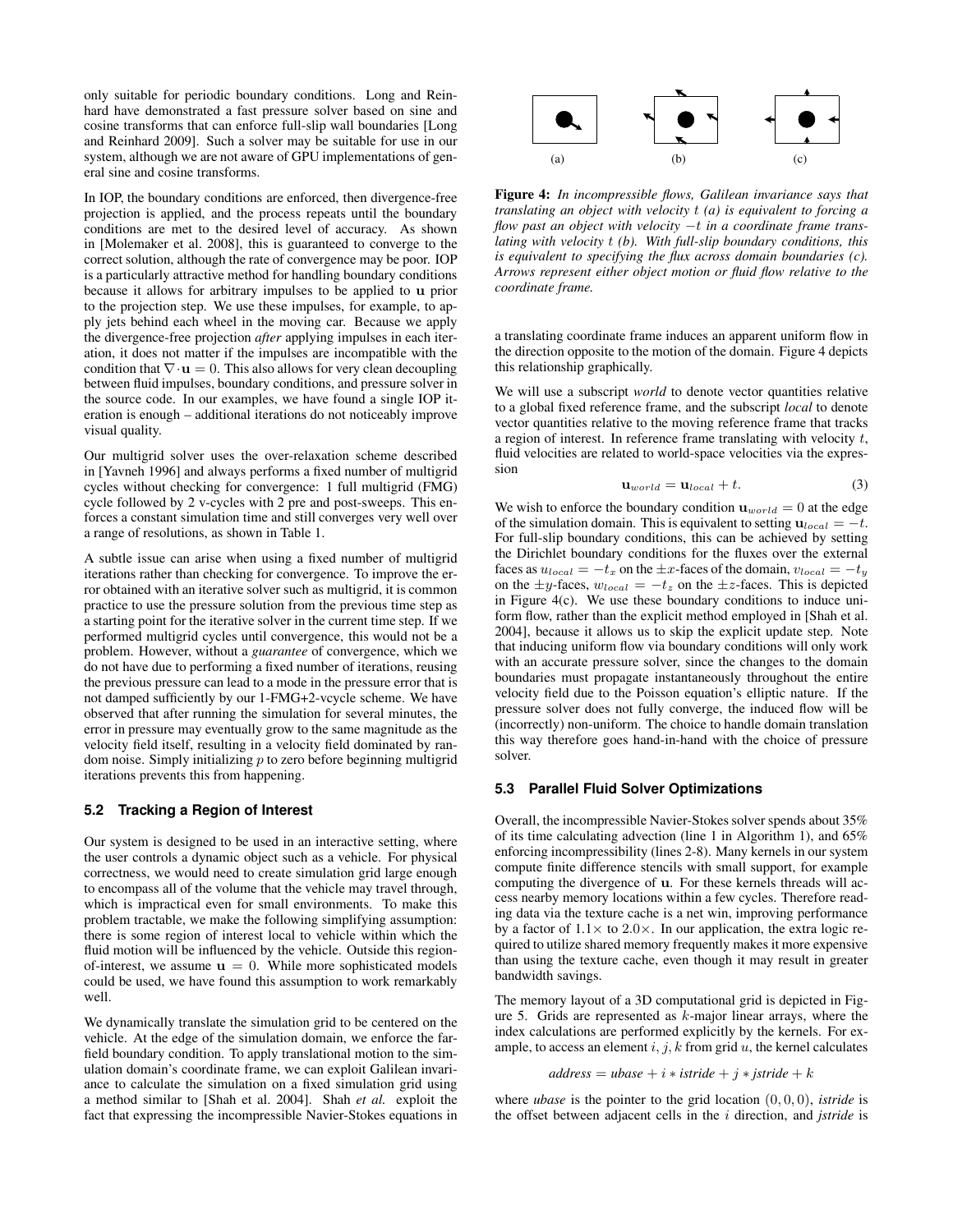| Grid Size                  |                   | Mean Time   Std Dev Time | Time $/N$                | <b>Error Reduction</b> |
|----------------------------|-------------------|--------------------------|--------------------------|------------------------|
| $64 \times 16 \times 64$   | $14.8 \text{ ms}$ | $0.2 \text{ ms}$         | $22.6 \times 10^{-5}$ ms | $8.567\times$          |
| $128 \times 32 \times 128$ | 26.4 ms           | $0.2 \text{ ms}$         | $5.0 \times 10^{-5}$ ms  | $11.079\times$         |
| $256 \times 64 \times 256$ | 84.6 ms           | $0.5$ ms                 | $2.0 \times 10^{-5}$ ms  | $11.856\times$         |

**Table 1:** *Computation time and error reduction for the incompressible Navier-Stokes solver over several seconds of a simulation at different resolutions. Timings recorded on a dual NVIDIA GTX285 GPU system, although the simulation runs on only one GPU. The fourth column shows the simulation time per computational grid cell, which decreases as the amount of available parallelism increases. The error reduction in the right-most column is the ratio of the maximum divergence measured before and after the multigrid pressure solver runs, indicating a typical* L<sup>∞</sup> *error reduction of 5 orders of magnitude.*



**Figure 5:** *Memory layout of a computational grid, showing how CUDA threads and warps are mapped to grid elements.*

the offset between adjacent cells in the  $j$  direction. We allocate a ring of ghost cells around the exterior of the grids to facilitate handling of boundary conditions. To perform a calculation over the entire grid, we assign one CUDA thread per grid cell, with threads in the same warp assigned to sequential grid cells in  $k$ . We pad the arrays so that for every i, j column, the cell at  $k = 0$  will start at a 64-byte cache line boundary, reducing the number of coalesced loads required to service all threads in a warp for regular memory accesses. Proper alignment improves performance of most kernels by over 2×.

Because we use a staggered grid, the  $u, v, w$ , and  $p$  grids will have different dimensions. However, we pad them so that *istride* and *jstride* will be the same for all grids. This allows a thread to calculate the offsets from the base pointer once and reuse it for multiple grids. This optimization reduces instruction count by 10-15% for kernels which access multiple grids.

CUDA does not support writing directly to 3D texture objects because hardware 3D textures are laid out in memory in an opaque way. However, it is possible to write directly to 1D textures by because they are laid out as linear arrays (in CUDA you read from a 1D texture via a texture fetch call, but you can also directly modify the underlying bytes via a C pointer). Therefore, we do not use texture filtering hardware to implement the trilinear interpolation required in the point sampling routine for the advection scheme. Rather, we read the 8 values at the corners of the grid cell containing the sample location from a 1D texture, performing the index calculation and interpolation in software. Reading values via 1D textures rather than directly from memory improves performance by about  $2\times$  because the texture cache can exploit coherency in these accesses. We tried copying our linear data structure into a

### **Algorithm 2** Particle System Update

1: **for all** i **do** 2: *Vel*inside ← interpolated world-space velocity at *Pos*[i] 3:  $Vel_{outside} \leftarrow Vel[i] + \Delta t \cdot Force[i]$ 4:  $w \leftarrow$  blend weight at *Pos*[*i*]<br>5:  $Vel[i] \leftarrow w \cdot Vel<sub>inside</sub> + (1)$  $[Val[i] \leftarrow w \cdot Vel_{inside} + (1 - w) \cdot Vel_{outside}$ 6:  $Pos[i] \leftarrow Pos[i] + \Delta t \cdot Vel[i]$ 7: **end for**

hardware 3D texture, and then using the texture filtering hardware to perform trilinear interpolation, but the overhead of the copy made this slower overall.

# **6 Particle Engine**

### **6.1 Particle Dynamics**

Rather than render a density field that is driven by the fluid simulation via a grid-based technique such as ray marching, we render particles which have been advected through the fluid velocity field. Particles allow the rendering to be decoupled from the simulation, which enables high quality rendering even while using lower resolution fluid simulation grids. This decoupling means that particles are not constrained to lie inside the simulation grid, which is an important aesthetic criteria. It also enables a particle system to be driven by multiple fluid simulation grids, as described in Section 6.2.

Although we choose the far-field approximation  $\mathbf{u}_{world} = 0$  for the fluid simulation, enforcing this rule on the particle system would freeze particles as soon as they left the simulation domain. However, there is no requirement that the particle system obey the same rules as the fluid simulation. We can choose any plausible behavior for the particles *outside* the simulated region, as long as we transition smoothly to following the fluid motion while *inside* the simulated region.

Using the scheme in Algorithm 2, particles move under the influence of the fluid velocity field as massless marker particles when inside the region of interest, and follow simple Newtonian dynamics with momentum, gravity, and drag when outside the region of interest. Both the interpolated velocity and blend weight depend on the position of each particle relative to the simulation domain. For a particle at position  $Pos$ , the blend weight in the  $x$  dimension is calculated as

$$
w_x = \text{clamp}\left(0, 1, \min\left(\frac{Pos_x - Min_x}{\beta}, \frac{Max_x - Pos_x}{\beta}\right)\right). \tag{4}
$$

where  $Min_x$  and  $Max_x$  are the extents of the (axis-aligned) simulation domain in world space, and the parameter  $\beta$  controls the width of the blend region. Because the simulations grids lie coincident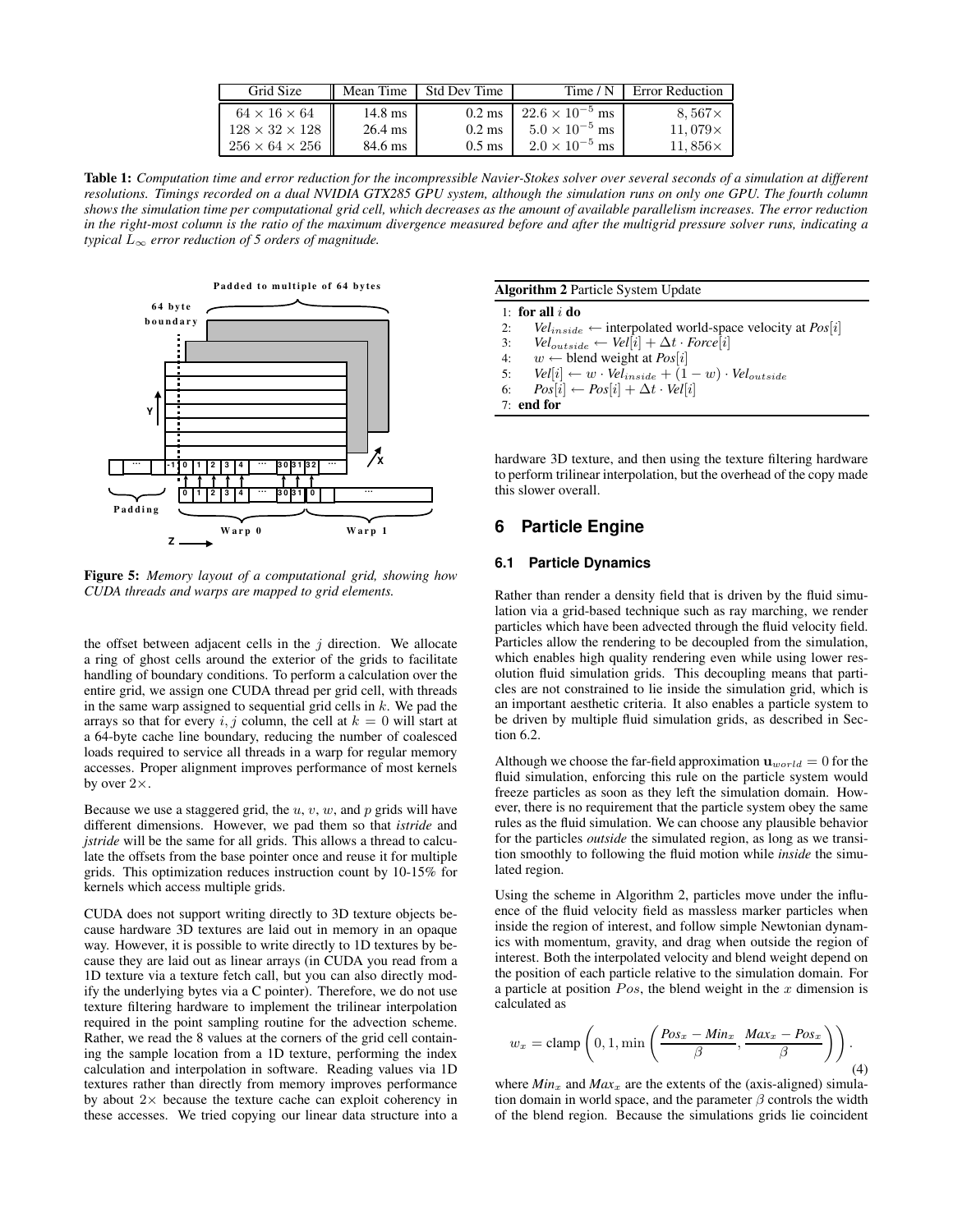

**Figure 6:** *Two cars interacting. The red and orange boxes indicates the extents of the simulation grids.*

with the ground plane,  $w_y$  does not fall off to zero in the negative y direction. The final weight is then  $\min(w_x, w_y, w_z)$ . We typically choose  $\beta$  to be the width of a few grid cells, but the simulation results are fairly insensitive to varying this value. Furthermore, as long as the transition from inside to outside velocities is smooth, it does not appear to matter much how u behaves towards the boundaries of the simulation domain. This allows us to use trivial far-field boundary conditions when computing u.

#### **6.2 Multiple Fluid Simulations**

A particle can move under the influence of any number of Eulerian fluid simulations. Say we have two uncoupled simulations,  $\mathbf{u}^A$  and  $\mathbf{u}^B$ , which are calculated in different reference frames that have different positions and velocities. We replace  $w$  in Algorithm 2, Line 4, with

$$
w = \max(w^A, w^B)
$$

where  $w^A$  and  $w^B$  are the weights of the particle position relative to the two simulation grids given by Equation 4. The interpolated velocity becomes a weighted blend

$$
Vel_{inside} = \frac{w^A Vel_{inside}^A + w^B Vel_{inside}^B}{w^A + w^B}.
$$

Note that when the particle overlaps only one of the simulations, this is equivalent to the single-simulation case. Larger numbers of simulation grids are handled similarly.

This simple blending rule has the benefit of being efficient and stable, but it is not physically motivated and in many cases it could produce incorrect results. Other options include choosing the velocity vector with the highest magnitude or some other non-linear blending rule. We have experimented with a variety of such rules, and overall it is hard to say which method is superior – they all break down in certain cases. However, a simple linear combination works remarkably well and serves to obscure the boundaries of the different simulation domains, so we have chosen it for our implementation.

A consequence of visualizing multiple simulations via their effects on particles is that we do not require the fluid simulations be coupled. Rather, as the data flow in Figure 2 shows, the simulations all

respond to the same set of (world space) boundary conditions resulting from the moving car via the IOP method. As demonstrated in Figure 6 and on the accompanying video, multiple moving objects can all appear to interact with particle systems, even without any coupling of the fluid dynamics calculations.

### **6.3 Parallel Particle System Optimizations**

Our particle system is optimized for GPU implementation so that all particles may be processed in parallel, with no global communication. Particle life cycles are controlled by 2 attributes: *Age*, elapsed time since a particle was born, and *Lifespan*, age at which a particle will die. To mark a particle as dead, we use lazy in-place deletion by setting *Lifespan* to zero. In the rendering stage described below, we sort dead particles to the end of the list by considering dead particles to be infinitely far away, and then do not render them at all. This allows us to avoid resizing any buffers when particles are born or die, which would be a serialization point.

We process each particle on a separate CUDA thread, so there is a correspondence between particle  $i$  and thread  $i$ . "New" particles can be created by reanimating dead particles, which involves setting their *Lifespan* to something non-zero, setting *Age* to zero, and initializing their dynamic state (such as position and velocity) based on some initialization rules. We could keep track of a total number of particles to reanimate at each time step and increment a global counter for every particle that is reanimated until the desired number is reached. However, this approach requires global information to be updated by all threads as they process their particles. A more parallel approach is to set a probability that dead particles will be reanimated in a given frame. When a dead particle is processed by a thread, we calculate pseudo-random number between zero and one, and if that number is less than the per-frame probability, the particle will be reanimated. Since particles are now independent, the particle simulation loop can be performed in parallel.

As explained in Section 4, threads in CUDA are grouped into batches of 32 called warps which all execute in lockstep SIMD fashion. If threads within the same warp take different paths through conditional code, the performance will drop by a factor equal to the number of divergence code paths taken by threads in that warp. To reduce intra-warp execution divergence, we ensure that *Lifespan* and *Age* are the same for all particles in processed by threads in the same warp. Furthermore, the decision as to whether to reanimate a particle is made at the per-warp granularity, rather than for each particle individually. This optimization decreases the particle simulation time by an average of 15% in our test cases. Enforcing that particles are born and die at warp-level granularity does not result in visible artifacts because we use 524, 288 particles. With a  $128 \times 32 \times 128$  simulation grid, the particle simulation takes between 1.1 ms and 4 ms, depending on how many particles are alive at any given time.

### **7 Volume Rendering**

Data stored in CUDA arrays can be bound to OpenGL vertex buffer objects for rendering, which allows us to keep all particle data on the GPU without any transfers across the PCI-express bus. To support a dual GPU configuration, we can run the fluid and particle simulations on one GPU, and the rendering on a separate GPU. In this case, we must transfer the particle data from the first GPU to the CPU memory, then copy this data to the second GPU as a vertex buffer object. Because these transfers can run asynchronously with CUDA kernel execution or OpenGL rendering calls, we schedule the transfers to overlap computation and rendering via double buffering. We achieve roughly  $1.6\times$  scaling across two GPUs.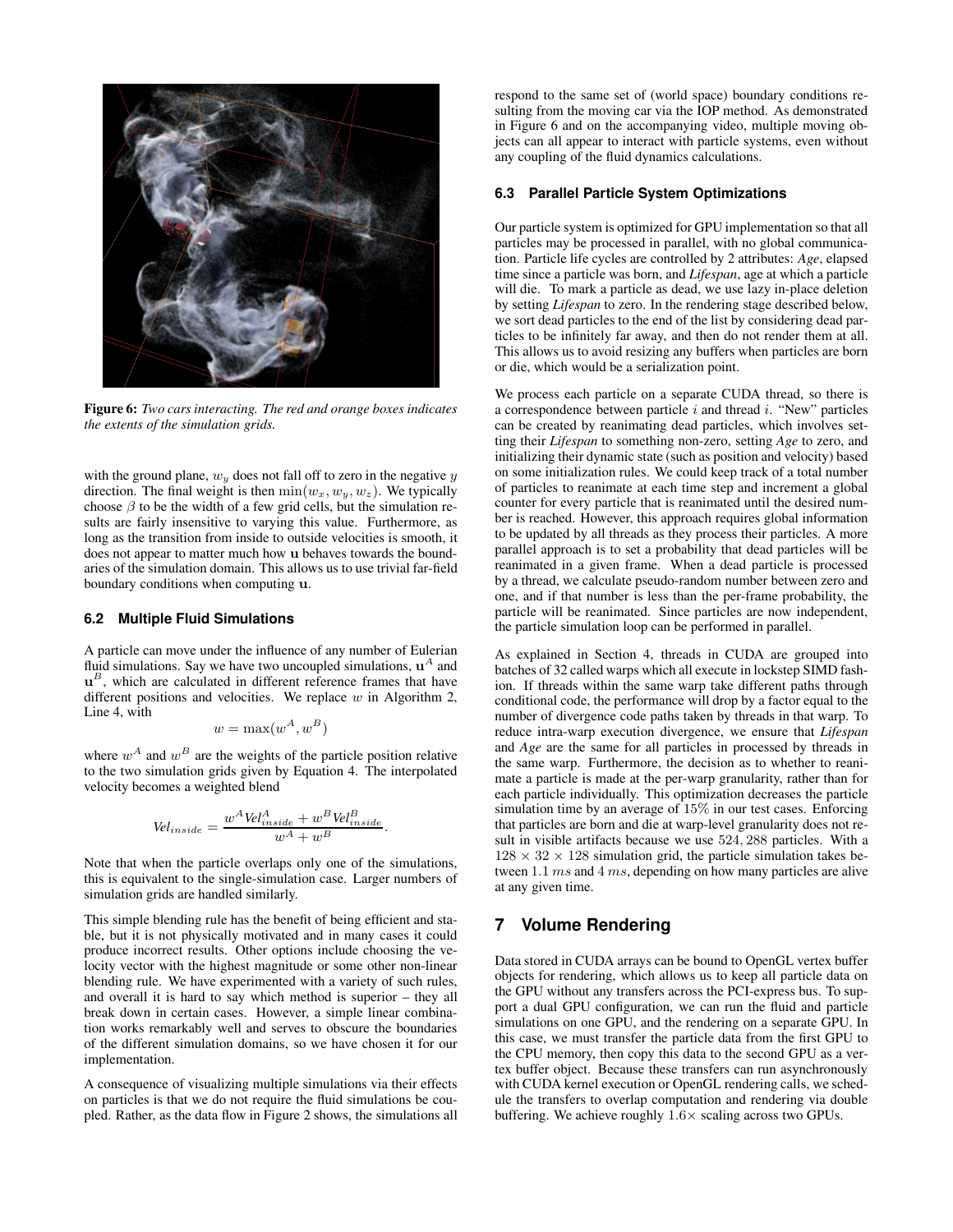|        | $2$ GPUs $(1$ GPU)       |                            |                            |  |
|--------|--------------------------|----------------------------|----------------------------|--|
|        | $64 \times 16 \times 64$ | $128 \times 32 \times 128$ | $256 \times 64 \times 256$ |  |
| 1 car  | 26(20)                   | 25(16)                     | 11(8)                      |  |
| 2 cars | 26(15)                   | 16(11)                     | $5$ (NA)                   |  |
| 3 cars | 19(12)                   | 11(8)                      | $NA$ ( $NA$ )              |  |

**Table 2:** *Frame/second achieved for a variety of configurations of our car simulator. All timings were recorded on a system with two NVIDIA GTX285 GPUs and an Intel Core2Duo running at 3.17GHz. Times in parenthesis are run with only one GPU enabled. Some of the highest resolution simulations did not run due to lack of memory. All simulations use* 524, 288 *particles.*

If no shadows are desired, particles can be sorted back-to-front using a fast GPU radix sort [Satish et al. 2009] then rendered in order as semi-transparent sprites. Rather than sort the particle data directly, we sort an array of indices, which we then treat as an index buffer in OpenGL. Motion blur is handled with a geometry shader that generates a small quadrilateral oriented along the screen-space projection of each particle's velocity vector.

The alpha transparency for a particle is defined in a pixel shader via the function

$$
\alpha(x, y) = \text{clip}(noise(x, y) - |r| + \text{offset}, \text{cutoff}).
$$

The function  $\text{clip}(a, \text{cutoff})$  is defined as a if  $a > \text{cutoff}$ , otherwise 0. The *cutoff* value is typically set to something small but just above zero, such as 0.1, in order to give the particles a crisper edge. The texture map  $noise(x, y)$  stores several octaves of Perlin noise that have been precomputed, and subtracting the normalized distance from the center of the sprite  $|r|$  causes it to fall off radially. The value *offset* is animated from zero to -1 as the particle's *Age* approaches *Lifespan* via the function

$$
offset = -\left(\frac{Age}{Lifespan}\right)^3
$$

.

Consequently,  $\alpha$  will erode away smoothly from the outside inward as the particle ages, but in an irregular way. Particle transparency functions such as this are used in cinematic visual effects applications, but we are unaware of previous publications that describe these approaches in detail.

To support shadows, we use the half-angle algorithm introduced by [Ikits et al. 2004] and described in detail by [Green 2009]. This algorithm only supports a single light source, but requires less temporary storage and achieves much higher performance than direct volume rendering techniques such as ray marching. Because of the diffuse nature of volumetric shadows, the shadow buffer can be much lower resolution than the display. In the demo we use a shadow buffer 512 or 1024 pixels square to cover the whole scene.

### **8 Application Details**

We have implemented this system in the context of a car simulator, shown in Figures 1 and 6. The goal is to create the appearance of a turbulent wake around a moving car as it kicks up dust or debris. Table 2 shows the total system speeds for different configurations of the application.

Motion of a point on a rigid object can be decomposed as  $v =$  $\bar{v} + \omega \times r$  where  $\bar{v}$  is the velocity of the center of mass,  $\omega$  is the angular velocity, and  $\bf{r}$  is the vector from the point to the center of mass. We position the center of a simulation grid at the center of mass of each car, with one grid per car. In order to translate a



(a) Leaf simulation. (b) The smoke responds interactively to the solid sphere.

**Figure 7:** *Example applications.*

| Resolution | Present Work | Crane 2007 | Long $2009$ |
|------------|--------------|------------|-------------|
| ാറാ        |              | 233        |             |
| $64^3$     |              | 65         | 14.3        |
| 1 იიპ      |              |            |             |

**Table 3:** *Frames per second of the current algorithm compared against previous work, ignoring rendering times. The results for the present work and Crane* et al. *were both obtained running on an NVIDIA GTX285. The results for Long and Reinhard are as reported in their paper, and were obtained on a quad-core CPU.*

domain so that it stays centered on the car's center of mass, we set  $t = v$ . By Equation 3, motion of a point on the car relative to the simulation's coordinate frame becomes  $v_{local} = \omega \times r$ . We therefore enforce interior boundary conditions  $\mathbf{u}_{local} = \omega \times \mathbf{r}$  in the grid cells which overlap the car's geometry via IOP. We also apply impulses to create jets of fluid behind the four wheels along a vector opposite the car's velocity.

To simulate tire smoke, we generate particles in regions under the 4 wheels and under the entire car body. The birth probability depends on acceleration and velocity. The *Lifespan* attributes are set to a few seconds, and are randomized slightly at per-warp granularity. Since they do not affect flow-of-control, gravity and drag forces are randomized per-particle to enhance the visual appearance.

We have implemented two additional applications to demonstrate the generality of our system. In the first application, shown in Figure 7(a), we have implemented a simple lift model for blowing around leaves. Leaves are attached to particles that are initially scattered over the entire ground plane and have infinite *Lifespan* values. Leaves are transported by the fluid when the fluid is moving fast enough, otherwise they fall under the influence of gravity. Outside the simulation domain, leaves always fall. In the second application, shown in Figure 7(b), we have added a simple Boussinesq thermodynamics model, which requires additionally advecting a temperature field and adding a thermal buoyancy force to the right-hand side of Equation 1.

Table 3 compares performance of the solver portion only against [Crane et al. 2007] and [Long and Reinhard 2009]. The results for Crane *et al.* were obtained using 60 Jacobi iterations, which is not enough to produce a divergence-free vector field, and therefore has poor visual quality at high resolutions. Our solver shows better performance scaling to high resolutions, while maintaining high visual quality across all grid sizes.

# **9 Conclusion and Future Work**

We have presented a system for creating interactive fluid-driven effects that does not suffer from the "fluid-in-a-box" look common to